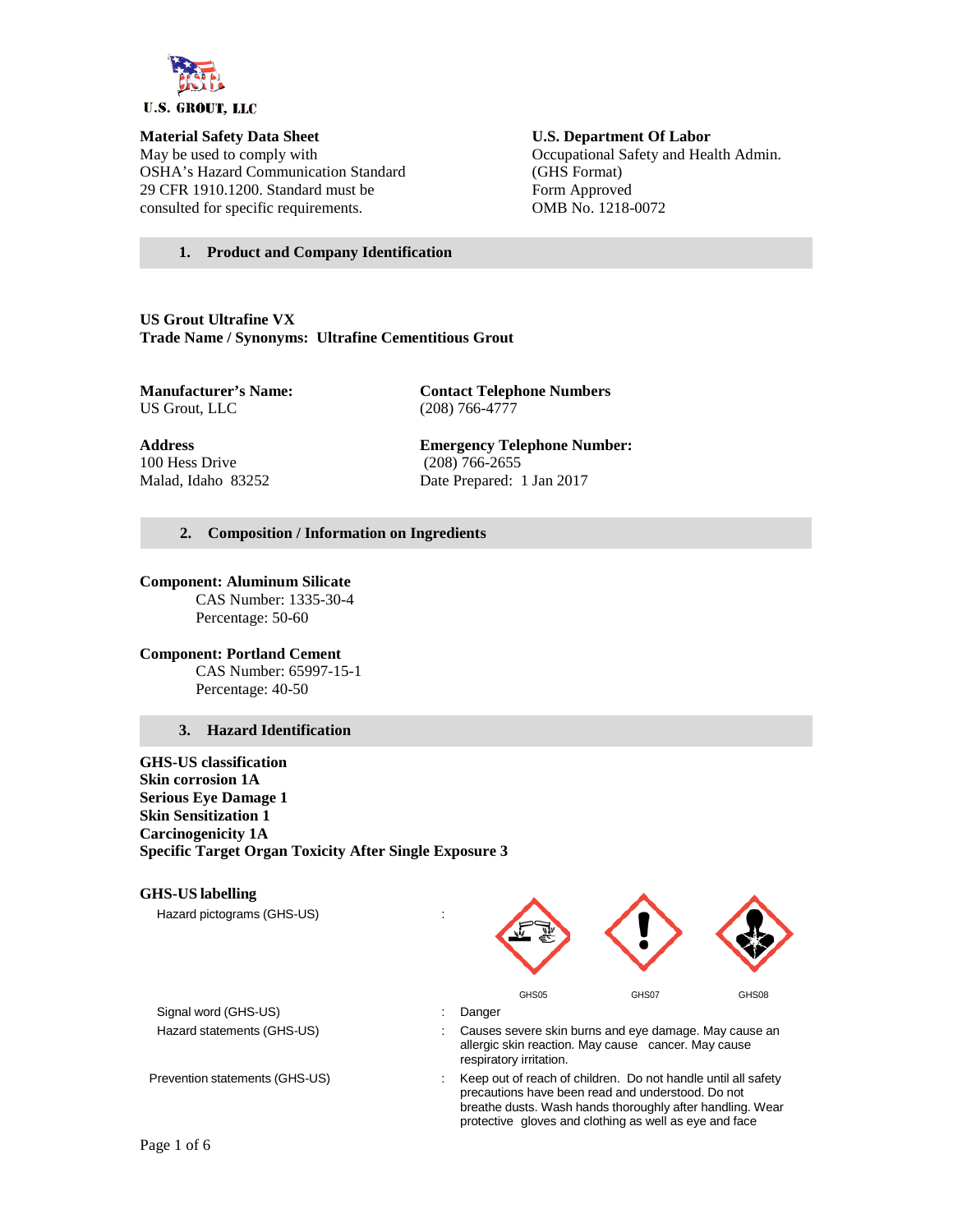| Response statements (GHS-US)<br>Storage statements (GHS-US) | protection. Use only outdoors or in a well- ventilated area.<br>Do not eat, drink or smoke when using this product.<br>If swallowed: Rinse mouth. Do NOT induce vomiting. If on skin<br>(or hair):<br>Take off immediately all contaminated clothing. Rinse skin with<br>water. Take off contaminated clothing and wash before reuse. If<br>inhaled: Remove person to fresh air and keep comfortable for<br>breathing. Immediately call a doctor if ingested or skin / eye<br>irritation persists or worsens. If in eyes: Rinse cautiously with<br>water for several minutes. Remove contact lenses, if present<br>and easy to do. Continue rinsing. If exposed or concerned: Get<br>medical attention. If inhaled: Remove person to fresh air and<br>keep comfortable for breathing. Call a doctor if you feel unwell.<br>Store to keep product dry until use. |
|-------------------------------------------------------------|-----------------------------------------------------------------------------------------------------------------------------------------------------------------------------------------------------------------------------------------------------------------------------------------------------------------------------------------------------------------------------------------------------------------------------------------------------------------------------------------------------------------------------------------------------------------------------------------------------------------------------------------------------------------------------------------------------------------------------------------------------------------------------------------------------------------------------------------------------------------|
| Disposal statements (GHS-US)                                | Dispose of contents and container in accordance with all                                                                                                                                                                                                                                                                                                                                                                                                                                                                                                                                                                                                                                                                                                                                                                                                        |
|                                                             | local, state, and federal regulations.                                                                                                                                                                                                                                                                                                                                                                                                                                                                                                                                                                                                                                                                                                                                                                                                                          |
| Supplemental Information                                    | Read and Follow all precautions listed in the Safety Data                                                                                                                                                                                                                                                                                                                                                                                                                                                                                                                                                                                                                                                                                                                                                                                                       |
|                                                             | Sheet available on request or at:<br>Ashgrove.com. Additional information on the selection and<br>use of respirators can be found in the NIOSH Respirator<br>Selection Logic (DHHS [NIOSH] Publication No. 2005-100)<br>and the NIOSH Guide to Industrial Respiratory Protection<br>(DHHS [NIOSH] Publication No. 87-116) available at<br>http://www.cdc.gov/niosh/docs/87-116/.                                                                                                                                                                                                                                                                                                                                                                                                                                                                                |
|                                                             | This product contains greater than 0.1% crystalline silica.<br>Crystalline silica has been linked to cancer, silicosis, and other<br>lung problems in conditions of prolonged airborne over-<br>exposure.                                                                                                                                                                                                                                                                                                                                                                                                                                                                                                                                                                                                                                                       |
|                                                             | Keep product dry until use. Avoid contact with bleed water<br>from wet product. Clothing saturated with wet product can<br>result in delayed, serious alkali skin burns.                                                                                                                                                                                                                                                                                                                                                                                                                                                                                                                                                                                                                                                                                        |
| <b>First Aid Measures</b><br>4.                             |                                                                                                                                                                                                                                                                                                                                                                                                                                                                                                                                                                                                                                                                                                                                                                                                                                                                 |

**Inhalation:** Remove to fresh air.

**Skin Contact:** Remove contaminated clothing, jewelry, and shoes. Wash with soap or mild detergent. Get medical attention, if irritation occurs (redness, rash, blistering).

**Eye Contact:** Wash eyes immediately with copious amounts of water or normal saline, occasionally lifting upper and lower lids, until no evidence of chemical remains. Get medical attention immediately.

**Ingestion:** Do not induce vomiting unless directed to do so by medical personnel. If vomiting occurs, keep head lower than hips to help prevent aspiration. If victim is fully conscious give one or two cups of water or milk to drink. Get medical attention, if needed.

#### **5. Fire and Explosion Hazards**

**Fire and Explosion Hazards:** Non-Flammable

**Extinguishing Media:** N/A

**Flash Point:** Not Applicable

#### **6. Accidental Release Measures**

**Industrial Release:**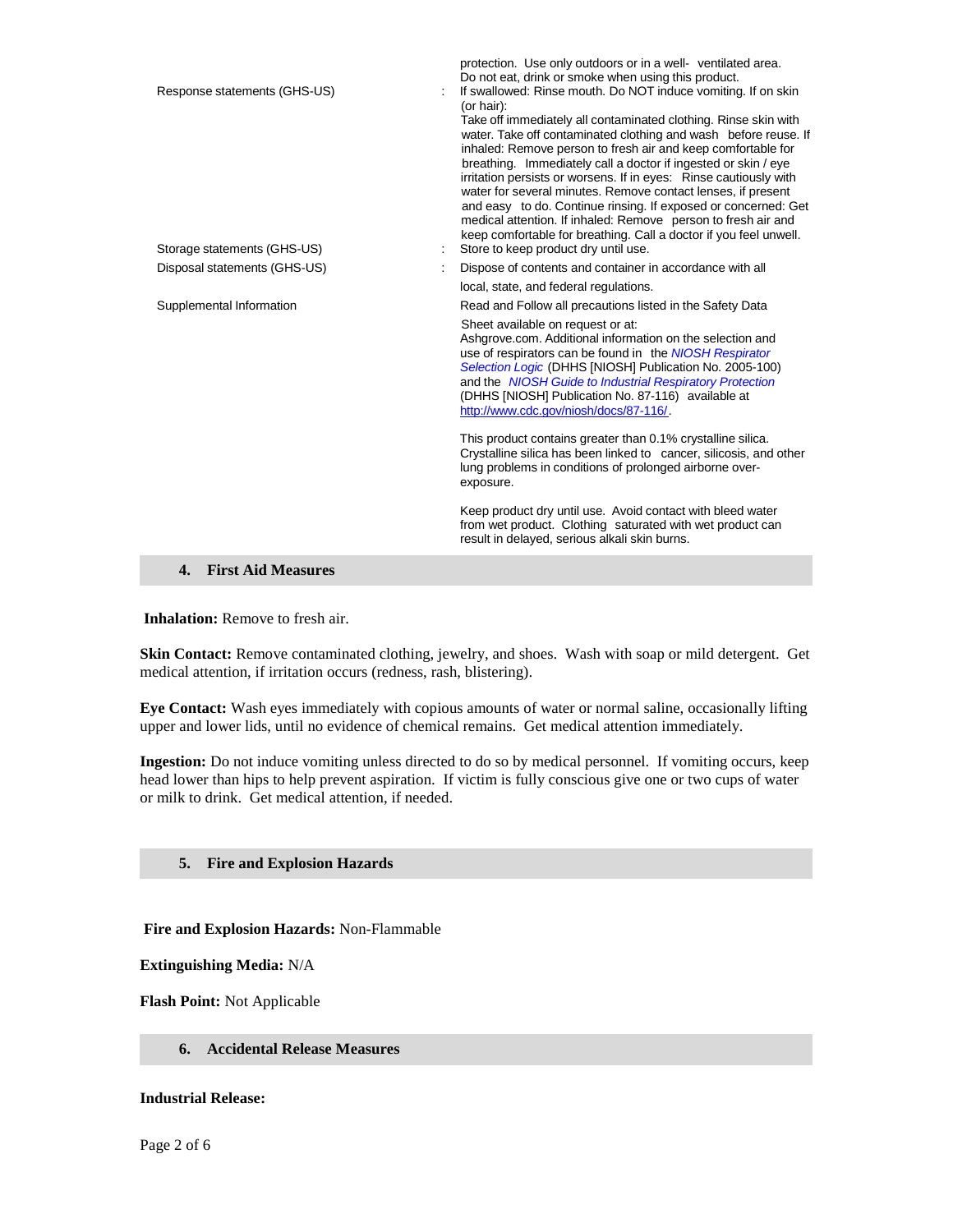Collect spilled material in appropriate container for disposal.

## **7. Handling and Storage**

Store and handle in accordance with all current regulations and standards. See original container for storage recommendations. Use methods to minimize dust.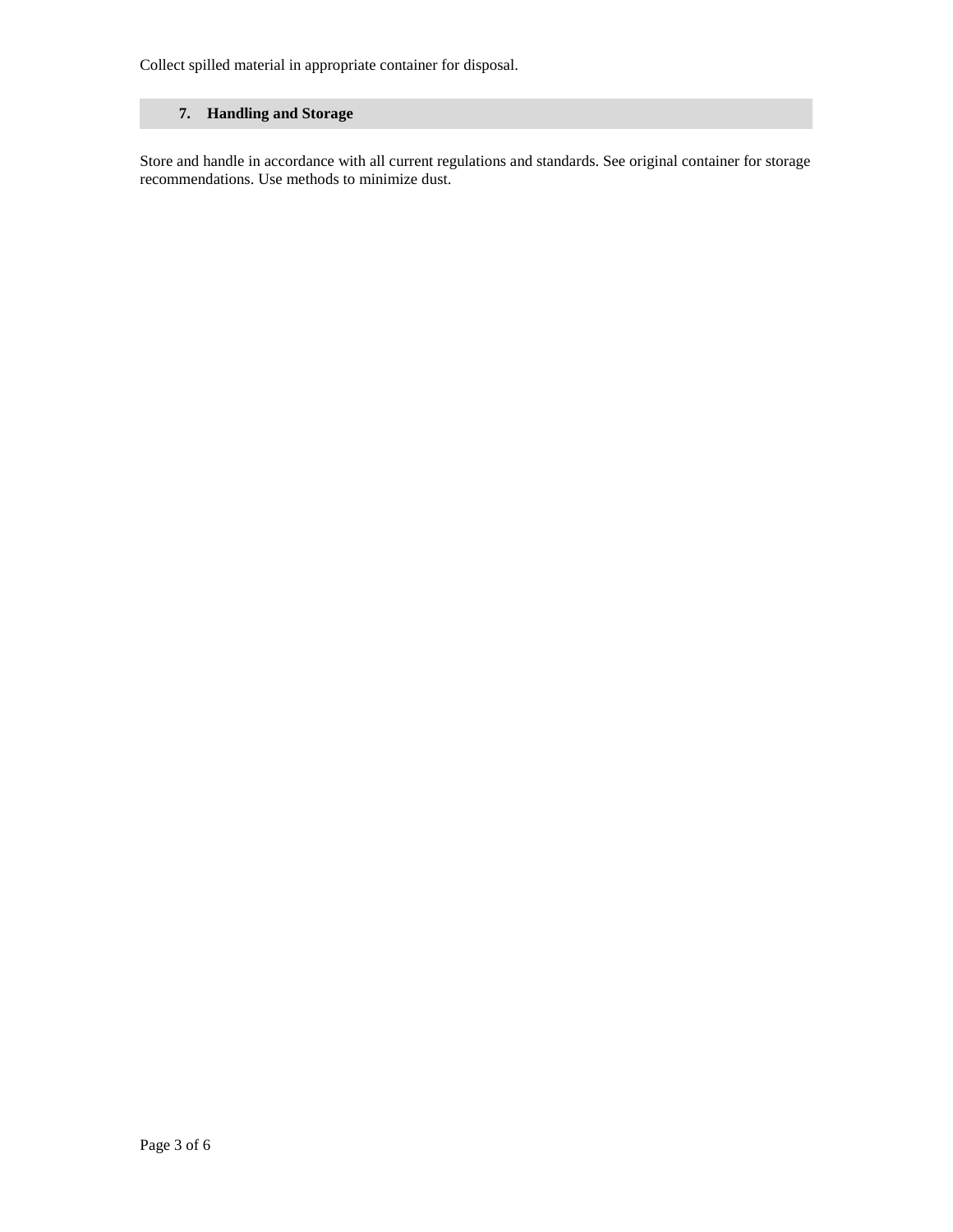#### **8. Exposure Controls, Personal Protection**

#### **Exposure Limits:**

**Aluminum Silicate:** No occupational exposure limits established by OSHA, ACGIN, or NIOSH*.*

#### **Portland Cement:**

5 mg/m3 OSHA TWA (respirable particulate) 10 mg/m3 OSHA TWA (total particulate) 10 mg/m3 ACGIH TWA (total particulate) (no asbestos and <1% crystalline silica) 5 mg/m3 NIOSH recommended TWA 10 hour(s) (respirable particulate) 10 mg/m3 NIOSH recommended TWA 10 hour(s) (total particulate)

**Ventilation:** Provide local exhaust ventilation system.Ensure compliance with applicable exposure limits.

**Eye Protection:** Wear splash resistant safety goggles. Provide an emergency eye wash fountain in the immediate work area.

**Clothing:** Special clothing not required.

**Gloves:** Special gloves not required.

**Respirator:** Under conditions of frequent use or heavy exposure, respiratory protection may be needed. Respiratory equipment must be certified by NIOSH/MSHA.

#### **9. Physical and Chemical Properties**

**Color:** Gray

**Physical Form:** Powder

**Odor:** Slight non-offensive odor

**pH:** 9-10

**Boiling Point:** No data available

**Flammability:** Not applicable

**Flash Point:** Not applicable

**Melting Point:** Not Applicable

**Explosive Properties:** None

**Freezing Point:** Not applicable

**Oxidation:** Not applicable

**Specific Gravity:** 2.87

**Water Solubility:** 0.15 – 1.0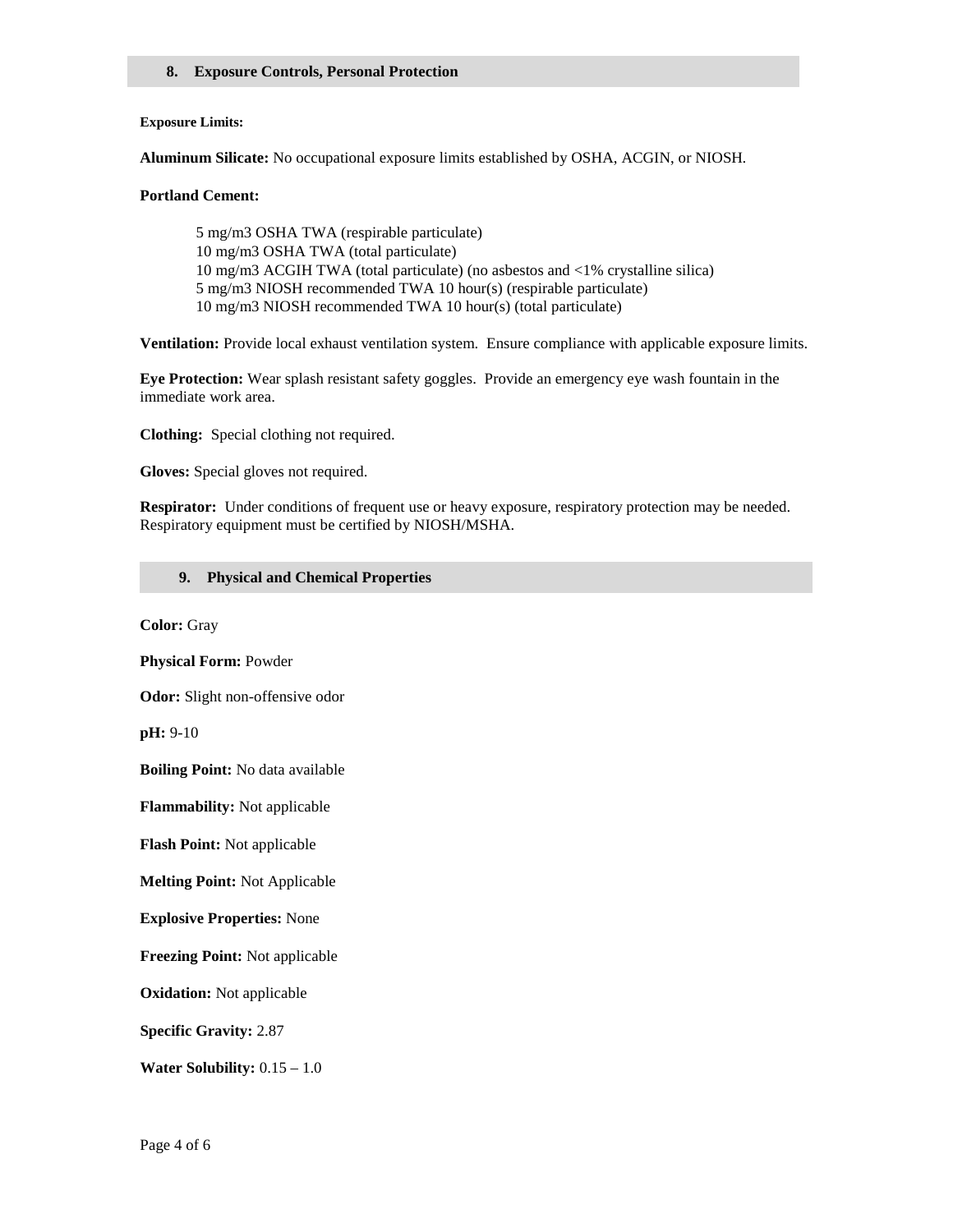#### **10. Reactivity Data**

**Reactivity:** Stable at normal temperatures and pressure.

**Polymerization:** Will not polymerize.

#### **11. Toxicological Information**

#### **Ultrafine Cementitious Grout:**

**Carcinogen Status:** None

**Acute Toxicity Level:** No data available

#### **Aluminum Silicate:**

**Carcinogen Status:** None

**Acute Toxicity Level:** No data available

**Target Organs:** No data available

#### **Portland Cement:**

**Carcinogen Status:** None

**Local Effects:** Irritant – skin, eye

**Medical Conditions Aggravated by Exposure:** Pre-existing upper respiratory conditions

#### **12. Disposal Considerations**

Dispose in accordance with all applicable regulations. Dispose in accordance with all applicable regulations.

#### **13. Transport Information**

No classification currently assigned.

#### **14. Regulatory Information**

#### **U.S. Regulations - TSCA Inventory Status:**

TSCA 12(b) EXPORT NOTIFICATION: Not listed CERCLA, SECTION 103 (40CFR302.4): N SARA SECTION 302 (40CFR355.30): N SARA SECTION 304 (40CFR355.40): N SARA SECTION 313 (40CFR372.65): N